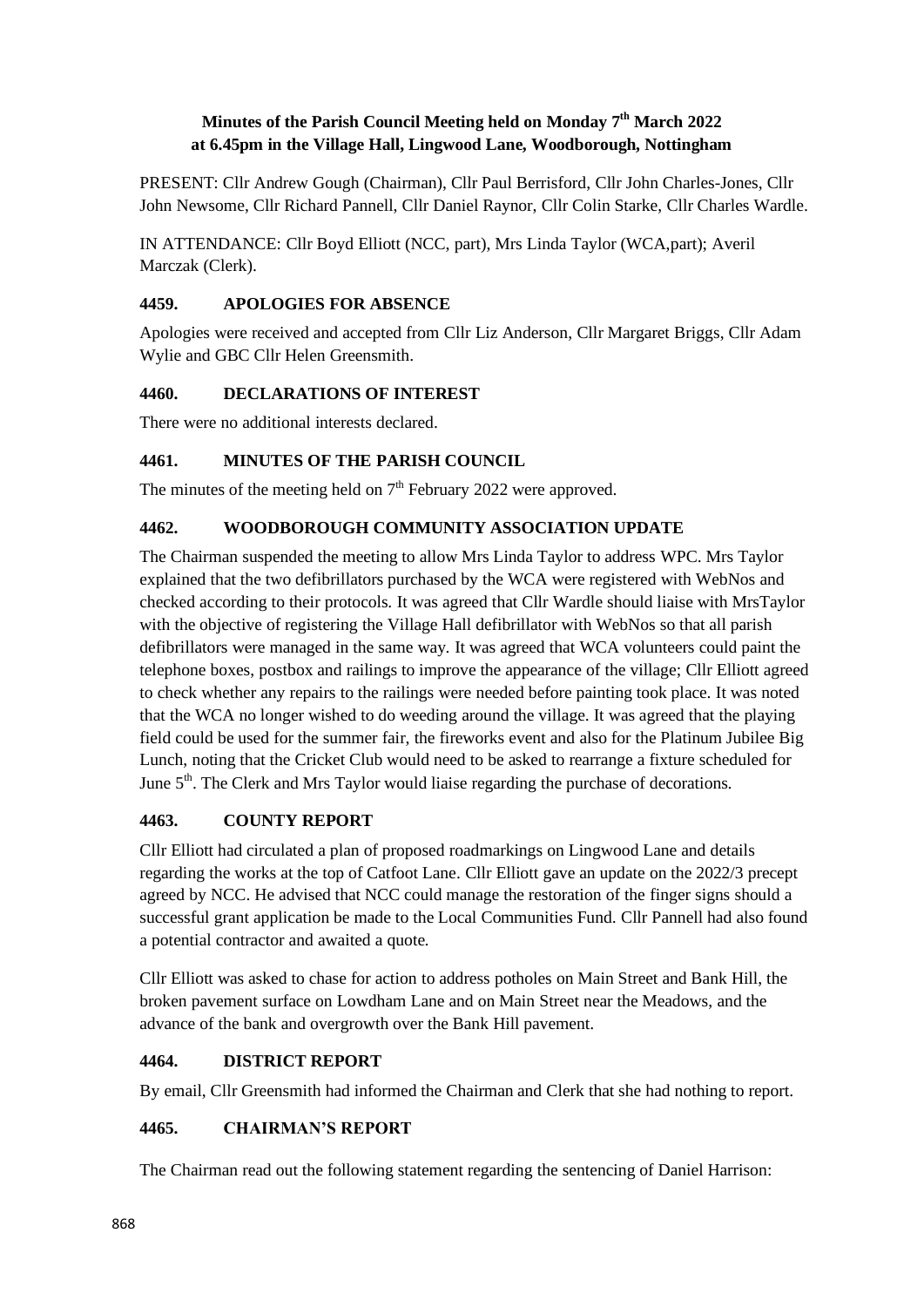*I can say on behalf of the Parish Council that at no time were we aware or advised of any investigation into Mr Harrison. The first time we were aware of the matter was when the report was published in the Nottingham Post on 28th February 2022.*

*Mr Harrison helped to maintain the cricket square on behalf of Woodborough Cricket Club (the 'Club'). He did not look after the playing field on behalf of the Parish Council at any time.*

*The Parish Council hires the use of the pavilion and pitch to the Club and have done for a number of years. As part of this we do not stipulate who can and cannot work/volunteer for the Club, nor do we manage any events they may arrange. The Club would have their own procedures in place to deal with a situation like this, including a safeguarding policy which would be followed in the appropriate circumstances. It is our understanding that the Club did indeed have such procedures in place. We also understand that they too were unaware of the investigation into Mr Harrison.*

*The community events at which he assisted were organised by the Woodborough Community Association (WCA) who again used the playing field with the agreement of the Parish Council, and had their own procedures in place. They too were unaware of any investigations into Mr Harrison.*

It was agreed that the statement should be published on the WPC website.

### **4466. REQUEST FROM TENNIS CLUB FOR RESURFACING OF COURTS**

Detailed documents, including quotes for a full resurface and for repairs to the court surface, had been circulated and the Chairman thanked the Tennis Club for sharing detailed information. Members expressed a preference to repair the surface with full costs borne by WPC, and it was agreed to ask what length of guarantee would accompany a repair. It was noted that there was no provision for significant expenditure in the 2022/3 budget. Cllr Starke agreed to discuss with the Tennis Club. It was agreed that a new licence agreement should be put in place once works were agreed, to cover the increased annual fee, access for the preschool, maintenance responsibilities and arrangements for private coaching.

### **4467. AGREEMENTS WITH SPORTS CLUBS AND USERS OF THE PLAYING FIELD**

It was agreed to implement new licence agreements with the sports clubs and users of the playing field, and to accept Gedling Legal Service's estimate of £318 - £424 for drafting 4 agreements. It was agreed to increase the fee for the Boot Camp from £50 to £75 per quarter, for up to 3 Boot Camp sessions per week.

### **4468. WOODBOROUGH IN BLOOM**

It was agreed to increase the donation for 2022/3 to £1,250. The Chairman thanked Cllr Charles-Jones for moving the oversized planters to the Health Club, where they were now on permanent loan. The planters were sited either side of a bench and made an attractive feature in the centre of the village.

### **4469. ANNUAL MEETING OF THE PARISH**

A number of members were now unavailable for the date agreed. It was agreed to compile reports in the meantime.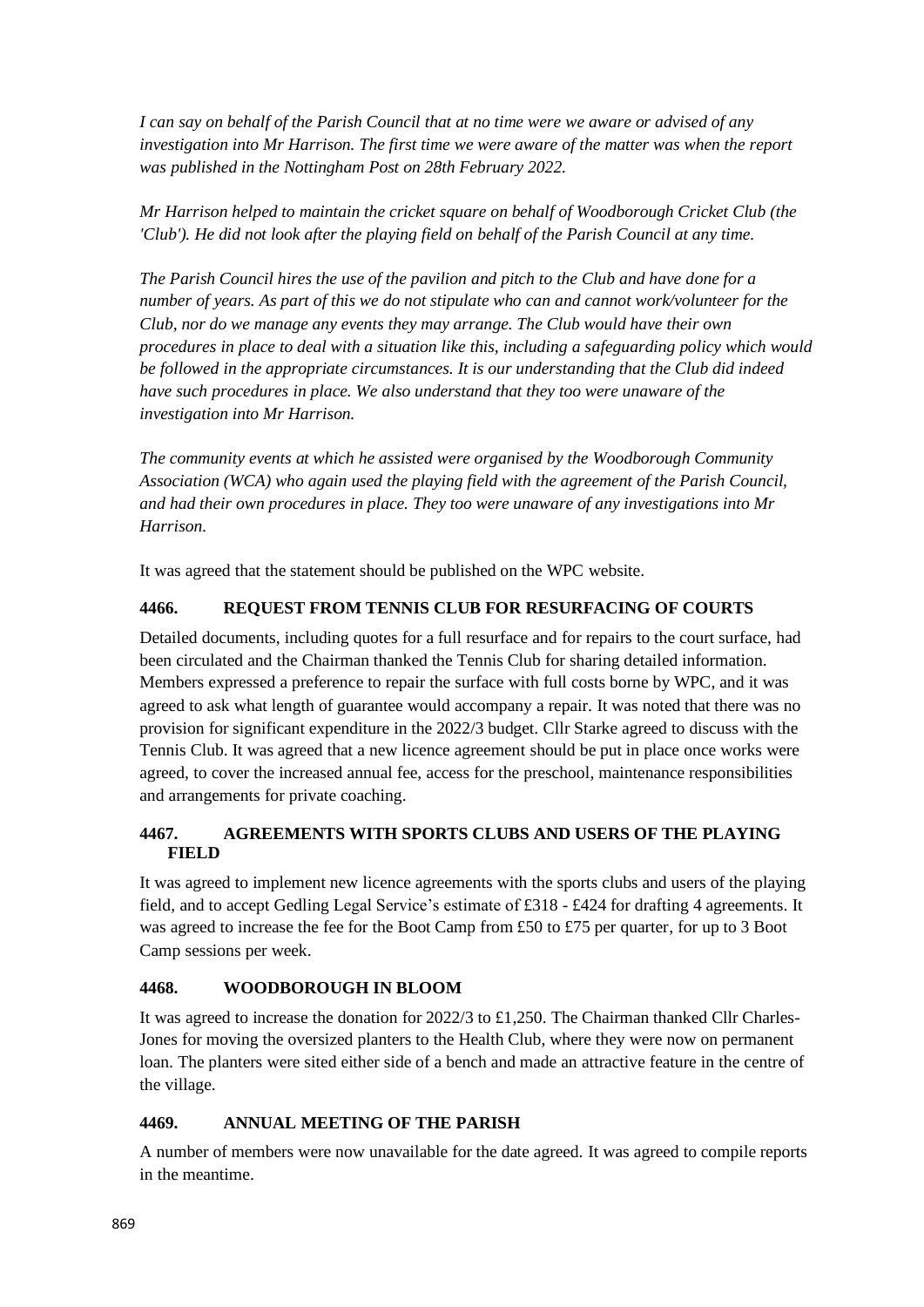## **4470. HEALTH & SAFETY**

The accident book was reviewed. There had been one accident recorded. Cllr Starke presented a report on the play equipment inspections for Governors' Field. No accidents had been recorded and weekly inspections took place, with any defects noted and remedial actions taken. A repair to an area of eco mulch and adjustment of the zip wire had taken place under warranty during the past 12 months. Cllr Starke thanked Mr Richard Whincup for helping him with the weekly inspections.

# **4471. GOVERNORS' FIELD**

Cllr Starke advised that an extra area of mulch would be beneficial in a very high traffic area of the playground (between the tunnel/fort/trampolines). It was agreed to consider this for the 2023/4 budget and to try to access grant funding from Veolia.

### **4472. VILLAGE HALL**

A hall user had fallen off the side of the ramp while exiting the building and asked that details be entered in the accident book. The PC considered whether adequate measures had been taken to ensure that the ramp edge was obvious. It concluded that the reflective lines and lighting were effective in helping to channel users away from the edge. New terms offered for the electricity contract beyond December had been agreed, but there was now some doubt as to whether the supplier would meet them. A request to book the hall for a city resident's wedding for 150 people had been received. It was agreed to decline and that in future bookings by non residents with no connection to the village should be limited to a capacity of 50, to ensure that the carpark and Lingwood Lane would not be overwhelmed by visiting cars. It was agreed to purchase ACRE's model booking form and term and conditions at a cost of £35, and to ensure the Village Hall paperwork reflected up to date best practice.

# **4473. NEW BENCHES**

The memorial bench for HRH The Prince Philip would be installed shortly, with the matching bench for HM The Queen to be stored by the supplier until needed. It was agreed to install the Platinum Jubilee bench near the entrance to the Governors' Field, removing the existing bench for restoration and relocation in due course.

### **4474. PLANNING**

The following applications were considered and there was no objection to: PC1152/GBC2021/0749 for removal of existing double garage and erection of replacement at Foxhills, Foxwood Lane PC1153/GBC2021/1217TPO for treeworks at Woods Foundation School PC1154/GBC2022/0091TCA for treeworks at 103 Main Street PC1155/GBC2022/0100TPO to cutback leylandii branches at 149 Main Street PC1156/GBC2022/0159 for ground and 1st floor side and front extensions at 23 Aldene Way

### **4475. FINANCE**

The Clerk presented the financial statement for March. 16 payments, totalling  $\text{\pounds}4,831.85$  net, were approved for payment. Gross payments over £500: £700.17 LGPS (staff pensions).

# **4476. SALARY**

It was agreed to implement NJC's proposed salary increase of 1.75% for all staff, backdated to April 1st 2021.